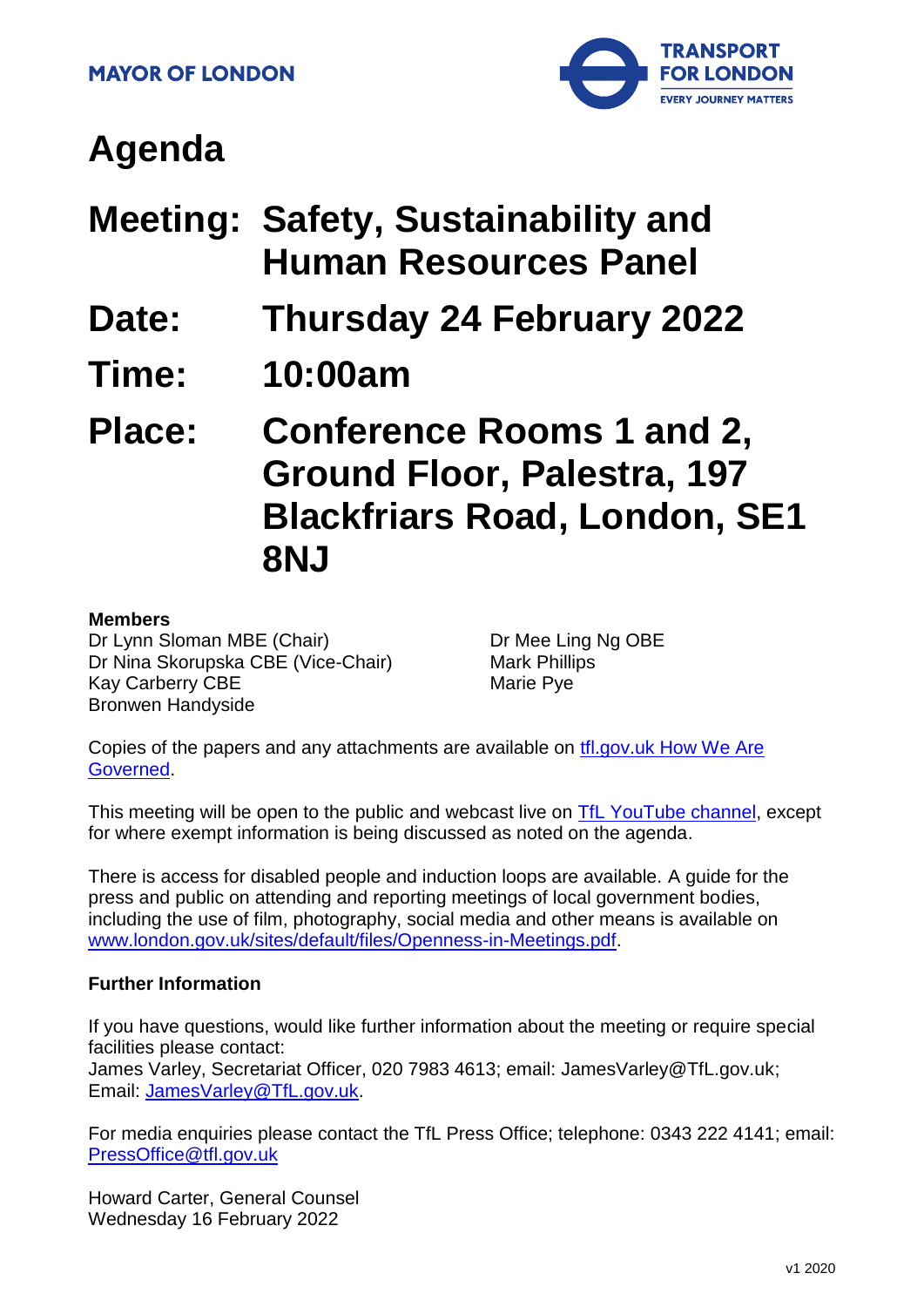**Agenda Safety, Sustainability and Human Resources Panel Thursday 24 February 2022**

#### **1 Apologies for Absence and Chair's Announcements**

#### **2 Declarations of Interests**

General Counsel

**Members are reminded that any interests in a matter under discussion must be declared at the start of the meeting, or at the commencement of the item of business.** 

**Members must not take part in any discussion or decision on such a matter and, depending on the nature of the interest, may be asked to leave the room during the discussion.**

**3 Minutes of the Meeting of the Panel held on 2 December 2021** (Pages 1 - 10)

General Counsel

**The Panel is asked to approve the minutes of the meeting of the Panel held on 2 December 2021 and authorise the Chair to sign them.**

#### **4 Matters Arising and Actions List** (Pages 11 - 14)

General Counsel

**The Panel is asked to note the updated actions list.**

### **5 Safety, Health and Environment Performance Report** (Pages 15 - 76)

Chief Safety, Health and Environment Officer

**The Panel is asked to note the report.**

### **6 Safety, Health and Environment Assurance Report** (Pages 77 - 90)

Director of Risk and Assurance

**The Panel is asked to note the paper.**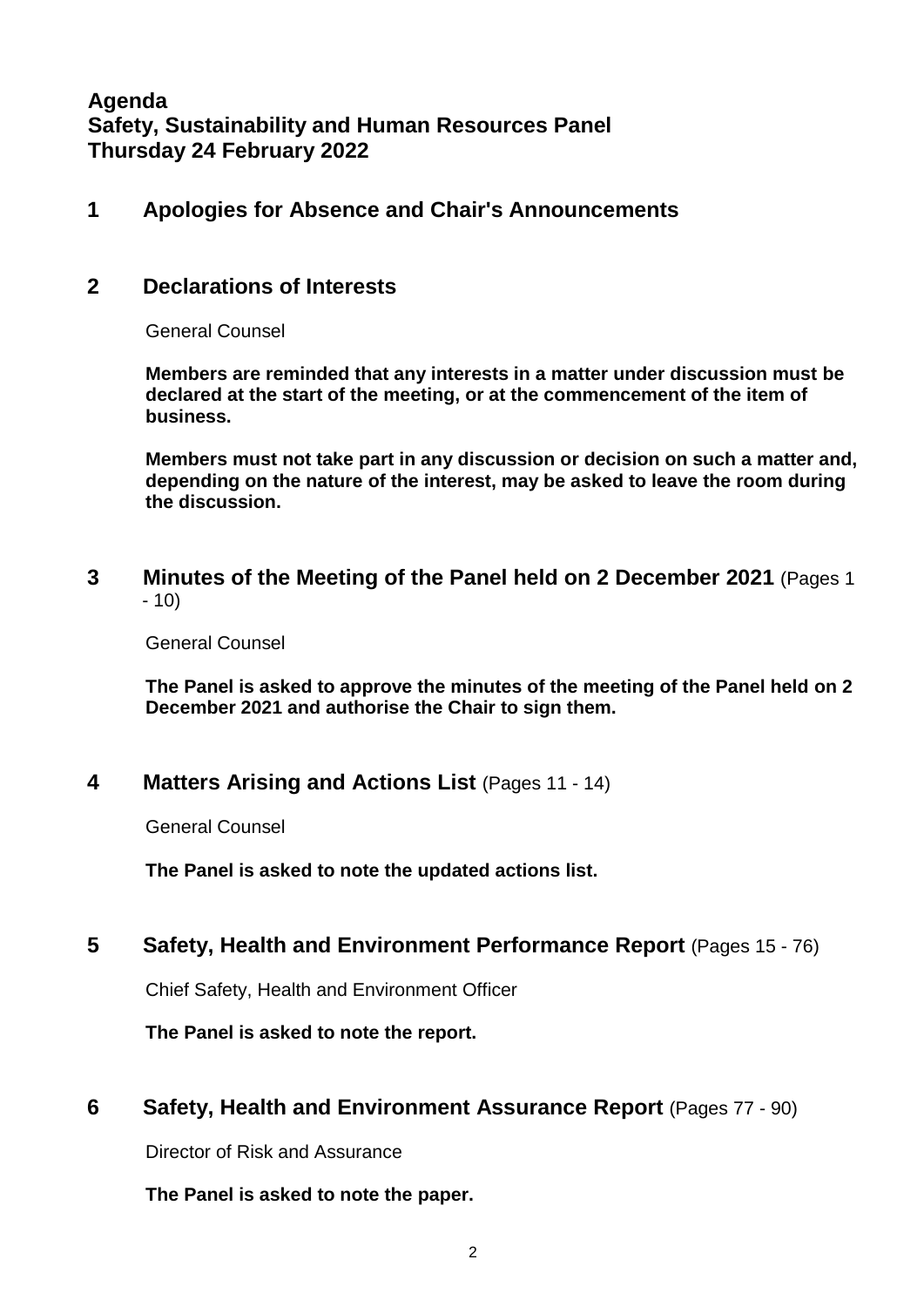**7 Pan-TfL Fatigue Management Programme** (Pages 91 - 100) Chief Safety, Health and Environment Officer **The Panel is asked to note the paper.** 

**8 Bus Safety Programme** (Pages 101 - 112) Chief Safety, Health and Environment Officer **The Panel is asked to note the paper.**

- **9 Bus Driver Welfare** (Pages 113 126) Chief Safety, Health and Environment Officer **The Panel is asked to note the paper.**
- **10 2030 Net Zero Modelling** (Pages 127 138)

Director, City Planning

**The Panel is asked to note the paper.**

**11 Climate Change Adaptation Update** (Pages 139 - 152)

Chief Safety Health and Environment Officer /Director, City Planning

**The Panel is asked to note the paper.** 

## **12 Human Resources Quarterly Report** (Pages 153 - 166)

Chief People Officer

**The Panel is asked to note the report.**